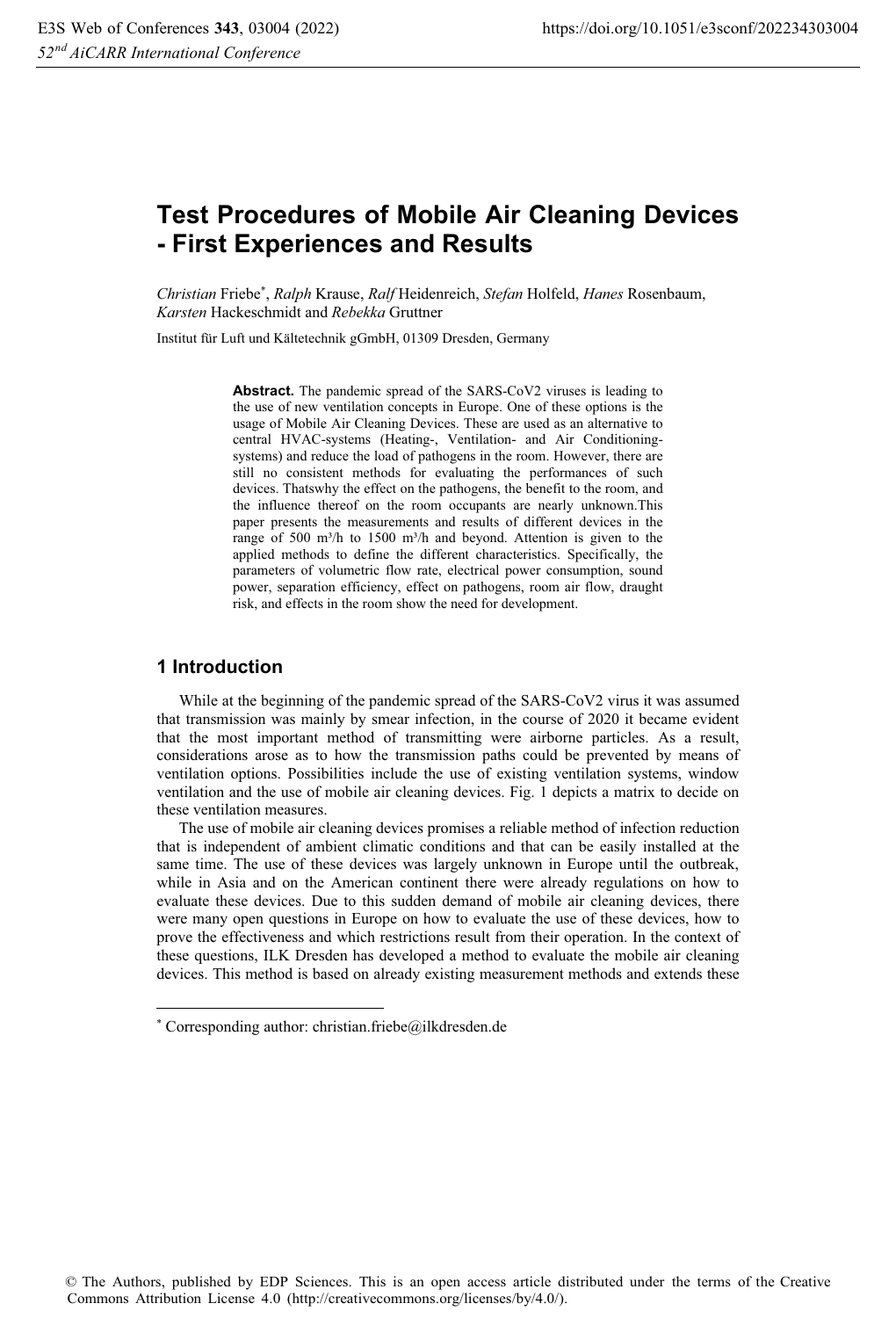to comfort and acoustic acceptance levels. These measurement methods and results are presented as follows.



**Fig. 1.** Matrix to decide on different ventilation measures.

# **2. Working principles of mobile air cleaning devices and samples**

Main task of a mobile air cleaning device is the elimination of airborne pollutants. For this purpose, a part of the room air is permanently extracted with a fan, purified and supplied to the room again. The cleaning process can be performed with different methods. These methods are

- Mechanical filtration (H13/H14, ePM1),
- Electrical filtration (EF),
- Ultraviolet radiation (UVC),
- Photocatalytic treatment (PC),
- Ionisation (IO) and
- Combinations of the aforementioned processes.

The reduction of pathogens is characterised by the method-specific percentage of pollutants emitted back into the room in the discharge compared to the amount of pathogens that entered the unit.

The induced air flow in the room represents a mixed flow regime. Additional supply air is optional. The working principle is represented in Fig. 2.



**Fig. 2.** Mobile air cleaning device and its working principle in a room, in this example with an air flow direction from bottom to the ceiling (BU).

The air flow structures in the room induced by the unit are defined by the unit itself. The units under test can be defined by three different installation methods: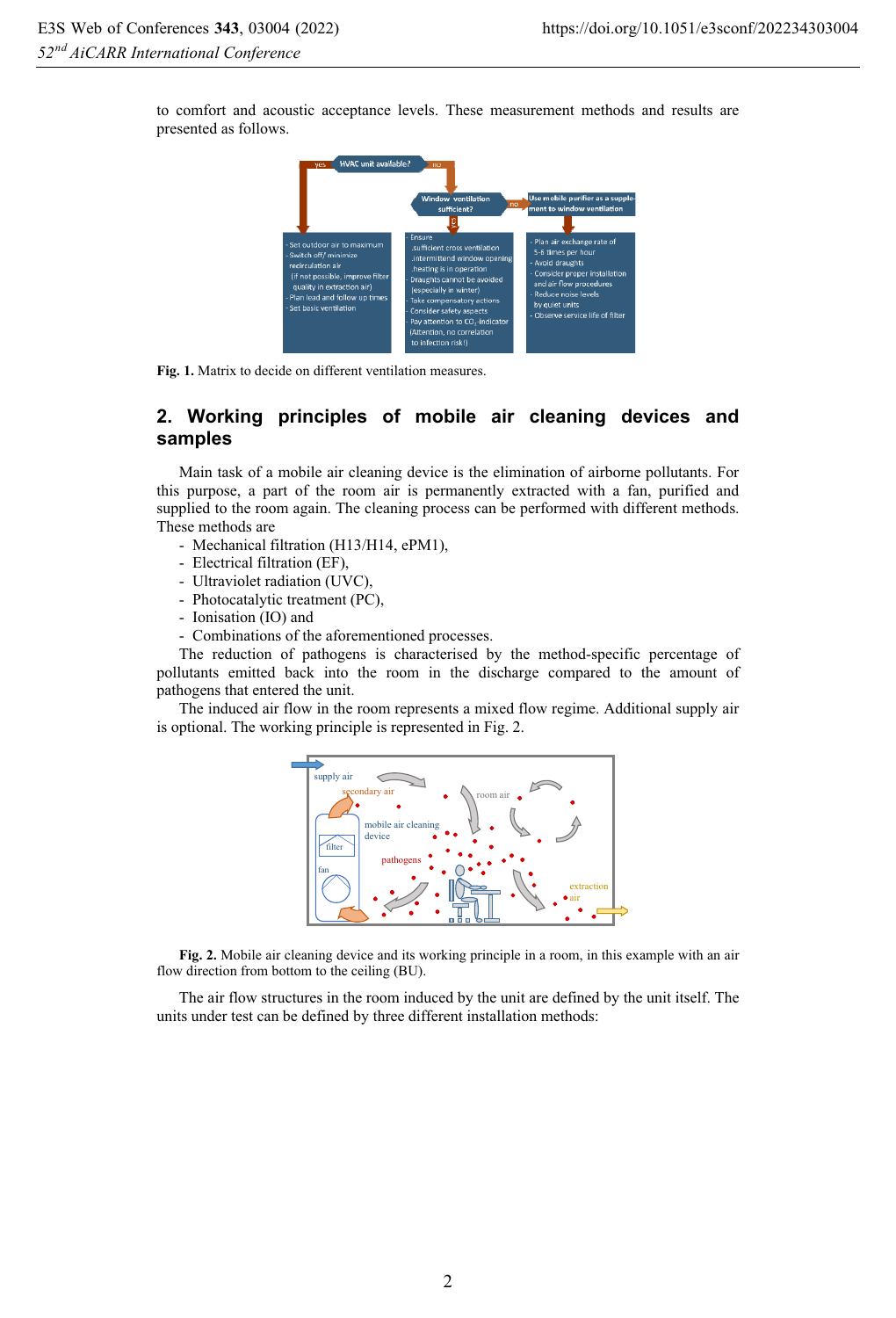- from bottom to the ceiling (BU),

- from ceiling to bottom (TD) and

- horizontal (HO).

The measurements in this article were carried out with the mobile air cleaning devices as listed in Table 1.

| Unit       | Principle  | Direc-    | Onom                | $\overline{\mathbf{V}}$ | W     | Н     |
|------------|------------|-----------|---------------------|-------------------------|-------|-------|
|            |            | tion      | <b>SEC/ODA</b>      | $\mathbf{m}^3$          |       |       |
|            |            |           | [m <sup>3</sup> /h] |                         |       |       |
| LR#001     | H14        | <b>BU</b> | 1200/0              | 0.55                    | 0.61  | 1.3   |
| LR#002     | H13        | HO        | 700/0               | 0.09                    | 0.4   | 0.665 |
| $LR\#003$  | H14        | HO        | 2500/0              | 0.55                    | 0.523 | 1.051 |
| LR#004     | H13        | BU        | 1600/0              | 1.04                    | 0.644 | 2.313 |
| LR#005     | U15        | TD        | 700/0               | 0.28                    | 0.6   | 0.39  |
| LR#006     | H13        | <b>BU</b> | 1300/0              | 1.06                    | 0.47  | 1.9   |
| LR#007     | H13        | <b>BU</b> | 1800/0              | 1.27                    | 1.17  | 1.9   |
| LR#008     | EF         | <b>BU</b> | 400/0               | 0.60                    | 0.6   | 1.68  |
| LR#009     | H14        | <b>BU</b> | 1350/0              | 0.97                    | 0.71  | 1.92  |
| LR#010     | <b>UVC</b> | BU        | 700/0               | 0.79                    | 0.67  | 1.75  |
| LR#011     | <b>UVC</b> | <b>BU</b> | 1200/0              | 0.78                    | 0.3   | 2.18  |
| LR#012     | H14        | TD        | 400/400             | 2.30                    | 0.675 | 2.0   |
| LR#013a    | ePM1       | BU        | 700/0               | 0.79                    | 0.67  | 1.75  |
|            | $55% +$    |           |                     |                         |       |       |
|            | ePM1       |           |                     |                         |       |       |
|            | 80%        |           |                     |                         |       |       |
| LR#013b    | H13        | <b>BU</b> | 700/0               | 0.79                    | 0.67  | 1.75  |
| LR#015     | H14        | BU        | 1400/0              | 0.63                    | 0.6   | 1.75  |
| LR#016a    | H14        | <b>BU</b> | 1500/0              | 0.43                    | 0.55  | 1.57  |
| LR#016b    | H14        | TD        | 1300/0              | 0.31                    | 0.55  | 1.12  |
| LR#017     | H14        | HO        | 1030/0              | 0.22                    | 0.505 | 0.655 |
| $LR\#020a$ | $H14+UVC$  | BU        | 2000/0              | 0.68                    | 0.53  | 2.19  |
| LR#020b    | H14        | BU        | 2000/0              | 0.68                    | 0.53  | 2.19  |
| LR#021     | <b>UVC</b> | <b>BU</b> | 105/0               | 0.24                    | 0.35  | 1.7   |
| LR#022     | H14        | BU        | 600/0               | 0.30                    | 0.5   | 1.2   |

#### **Table 1.** Overview of units under test

# **3. Measurement methods**

#### **3.1. Measurement conditions**

All units were investigated within the same test chamber with a volume of 200 m<sup>3</sup>. The chamber consists of a concrete wall with smooth surfaces. For the characterisation of the room air flow, the draught rating and the recovery test a suspended ceiling parallel to the floor in a height of 2.9 m was installed in this chamber. The chamber was equipped with an air duct system for 10 000 m<sup>3</sup>/h. Nevertheless, all units were investigated in recirculationair mode only.

## **3.2. Sound power level**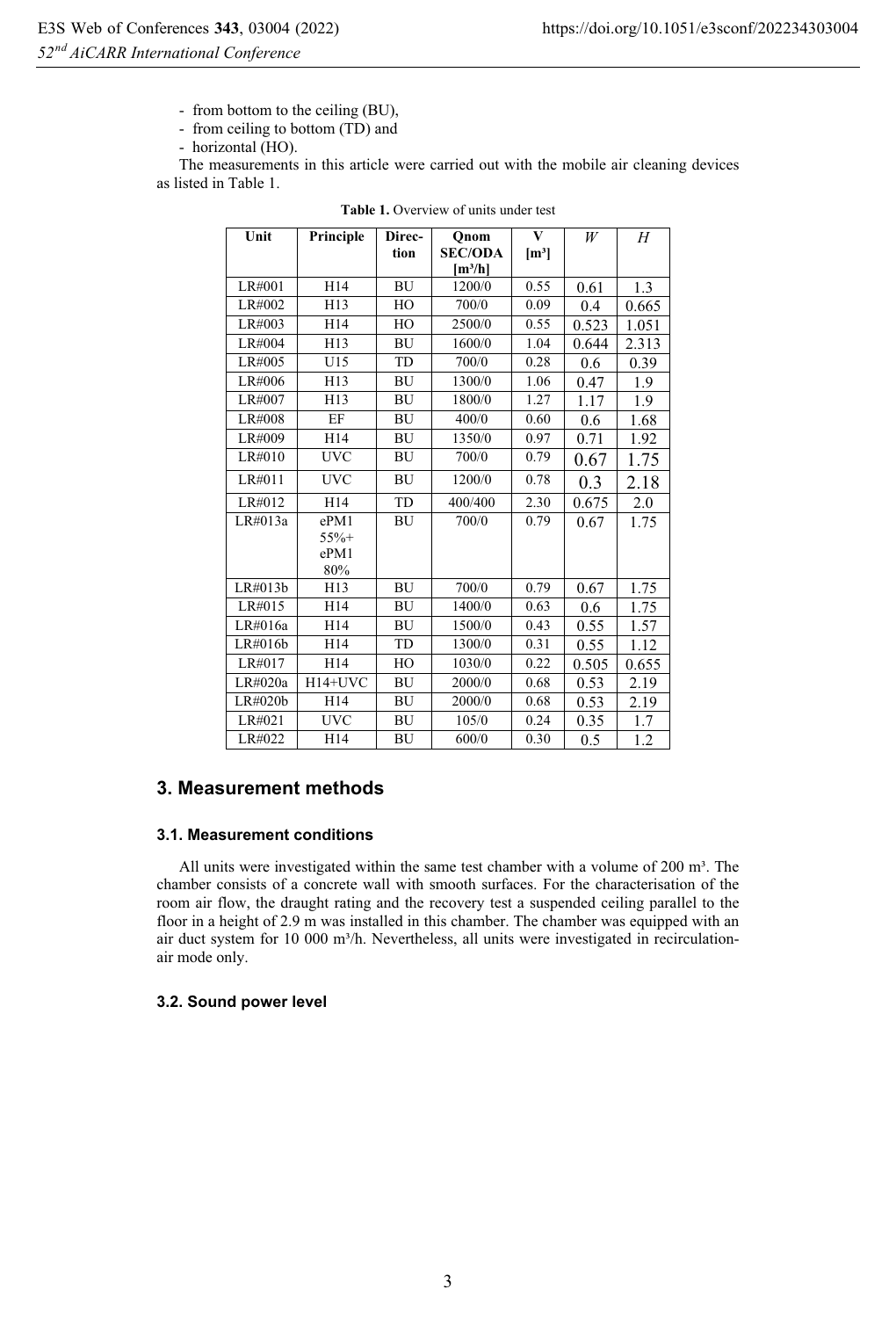The measurements to determine the sound power level were carried out in the reverberation chamber of the ILK Dresden, see Fig. 3 a.). It fulfils the criteria of DIN EN ISO 3741 [1]. The following technical parameters essentially characterise the reverberation chamber:

- Third-octave band measurements with centre frequencies 100 Hz…10 kHz,

Volume: 207 m<sup>3</sup>, surface: 211 m<sup>2</sup>, mass: 170 t

- Vibration-isolated mounted on eight steel spring packs type GP-8.4-2513/47K (Fa.Gerb), eigenfrequency  $f0 = 3.4$  Hz,

- integrated vibration-insulated basement with an area of 1 x 2 m<sup>2</sup>



**Fig. 3.** Measurement setup in the test chamber a.) reverberation room setup for the sound power level measurement, M indicates the microphones, b.) setup for the remaining measurements.

The sound power level measurement equipment comprises

- the frequency analyser (Sinus Messtechnik GmbH, Soundbook Expander 8L),
- the measuring software (Samurai) and
- six condenser microphones (Microtech Gefell).

The sound power level was calculated by means of the sound pressure detected by the microphones and acoustic characteristics of the reverberation chamber.

#### **3.3. Volumetric flow rate and electrical power consumption**

Due to the different unit shapes, the volume flow was calculated with a significantly high and uniformly distributed number of single velocity measurements at the inlet of the unit in accordance with DIN EN 12599 [2]. The volumetric flow rate Q is the product of the average air velocity and the area covered by the normal of the discrete velocity vectors.

The units were operated at least in the standard operating mode and in additional modes, if required. They were placed in a position within the chamber according to the manufacturer's instructions. A typical setup is illustrated in Fig. 3 b.).

#### **3.4. Separation efficiency**

Currently, there is no standard available to test mobile air cleaning devices in terms of air cleaning efficiency. Technologies using high efficient filters could be tested according to the standards for cleanroom equipment to determine the separation efficiency. Based on the fact that the protection of humans is in focus, the test standard DIN EN 13274-7 [3] for testing FFP masks was applied to the testing of mobile air cleaning devices. In the implemented test procedure, a specified paraffin-oil aerosol was injected in the upstream side of the unit. An optical particle counter Lasair III 110 (PMS Germany GmbH) measured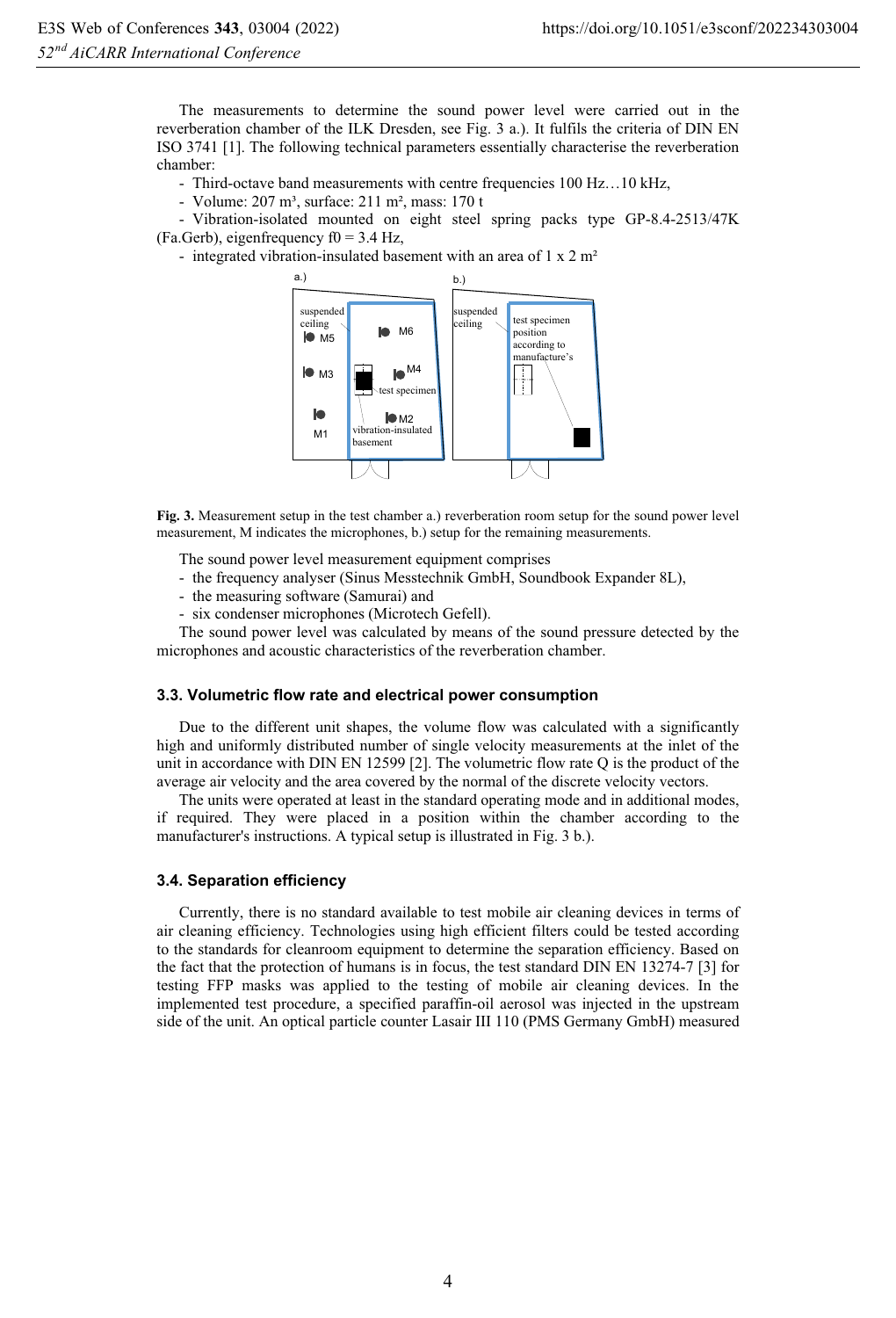the particle concentration at the downstream side. To calculate the upstream particle concentration, knowledge of the particle production rate of the aerosol generator ATM 228 (Topas GmbH) and the air flow of the air cleaning device is compulsory. The particle production rate was determined in a separate test rig. Based upon the determined upstream and downstream concentration the separation efficiency was calculated for all particle size channels of the particle counter used. The measurement results for particle sizes with a mean diameter of 50 to 200 nm are presented in section 4. These diameters correspond to the known sizes of coronaviruses [4].

#### **3.5. Inactivation efficiency**

Some mobile air cleaning devices were not equipped with a mechanical filtration technology. These devices used chemical or physical effects such like heat, chemical inactivation, UV light or gamma irradiation to inactivate the activity of pathogens. In this particular case, the test routine according to section 3.4 is not appropriate to provide information upon the protection efficiency of these devices. To obtain this data, the units have to be tested with pathogens directly. The inactivation efficiency measurement was performed in collaboration with the University of Leipzig using Feline Coronavirus (FCoV) which is not pathogenic to humans. The air cleaning devices were installed in a test rig that comprises the injection of a suitable virus suspension into the raw-gas and the sampling of viruses in the raw-gas and clean-gas flow (see Fig. 4). The exact determination of the inactivation efficiency was performed by successive reduction of the infectious virus titer in laboratory examinations. To validate these test routines, air cleaning devices with built-in HEPA filters were also tested with both test routines, the inactivation efficiency according to this section and the separation efficiency according to section 3.4.



**Fig. 4.** Test equipment to determine the inactivation efficiency of mobile air cleaning devices.

#### **3.6. Recovery Test**

In addition to the unit-specific parameters "separation efficiency" (section 3.4) or "inactivation efficiency" (section 3.5) the benefit of the unit to the room is of interest. Therefore a recovery test was performed, that provides information about the air purification performance of the air cleaning unit in a room with defined dimensions. The room with the characteristics according to section 3.1 and Fig. 3 b.) was used. The test room was contaminated first with a glycol test aerosol up to a concentration about 106 particle/ cm3. After the conditions in the test room had stabilised, the air cleaning device was put into operation and the particle concentration was monitored with an optical particle counter to obtain the recovery curve. Fig. 5 depicts such a typical recovery curve.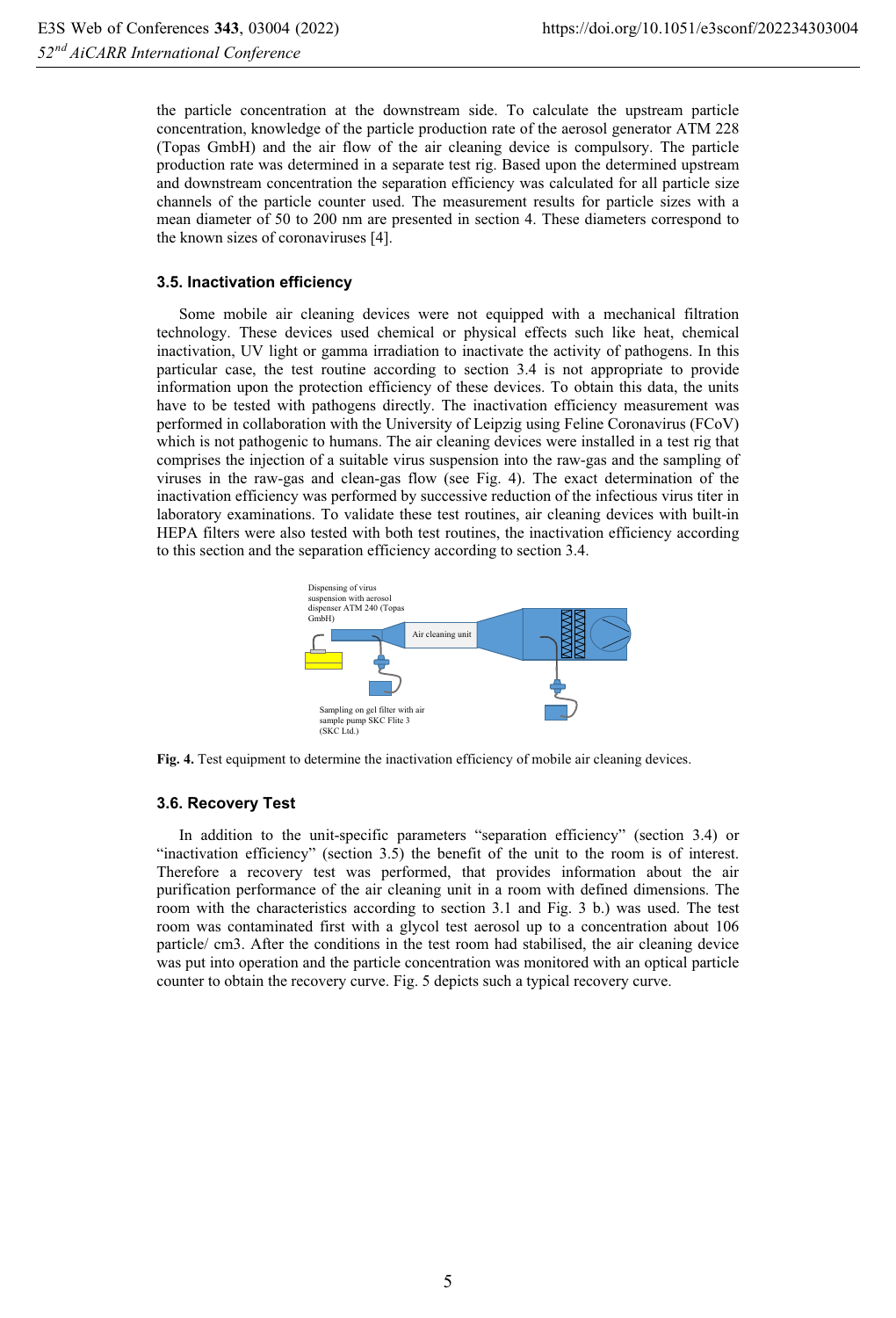

**Fig. 5.** Typical recovery curve of the particle concentration shown for three different ranges of particle diameters.

With respect to the size of the corona virus and the counting efficiencies of optical particle counter, the particle size range from 150 to 200 nm was considered for the calculation of the recovery rate. According to the standard VDI 2083-3 [5] and ISO 14644- 3 [6] the results are shown by the ratio of the particle concentration at two different time steps. The recovery rate was calculated by the ratio of the concentration difference at two different times and the time difference itself. Two different measurements were carried out. The first measurement without and the second with air purifier in operation. In this way, the natural decay rate was taken into account as an offset to the device measurement.

#### **3.7. Room air flow visualisation**

The room air flow was visualised by means of a nebulised liquid. Depending on the working principle of the unit, the aerosols were dosed directly into the outlet (H13/H14, ePM1) or into the suction side of the unit (remaining working principles). The timedependent distribution of the particles was recorded in a video. The visualisation was carried out in two steps. In the first step, the volumetric distribution of the particles in the room was recorded. For this purpose, a volumetric illumination of the particles was applied, which allows a 3-dimensional observation. In a second step, the particles were illuminated with a laser light sheet. By the application of this light sheet, small flow patterns in one plane, such as recirculation and induction, can be observed. The fog generators Profi 195 Electronic (Safex®-Chemie GmbH), CFG 290 (Topas GmbH) and a camera were used to visualise the room air flow. The laser light sheet generator comprises a laser (200 W, continuous wave, 532 nm wavelength), a mirror and a motor that rotates the mirror in an axis with adjustable speed.

#### **3.8. Draught rating**

The tests for the draught ratings were performed according to the DIN EN ISO 7730 [7].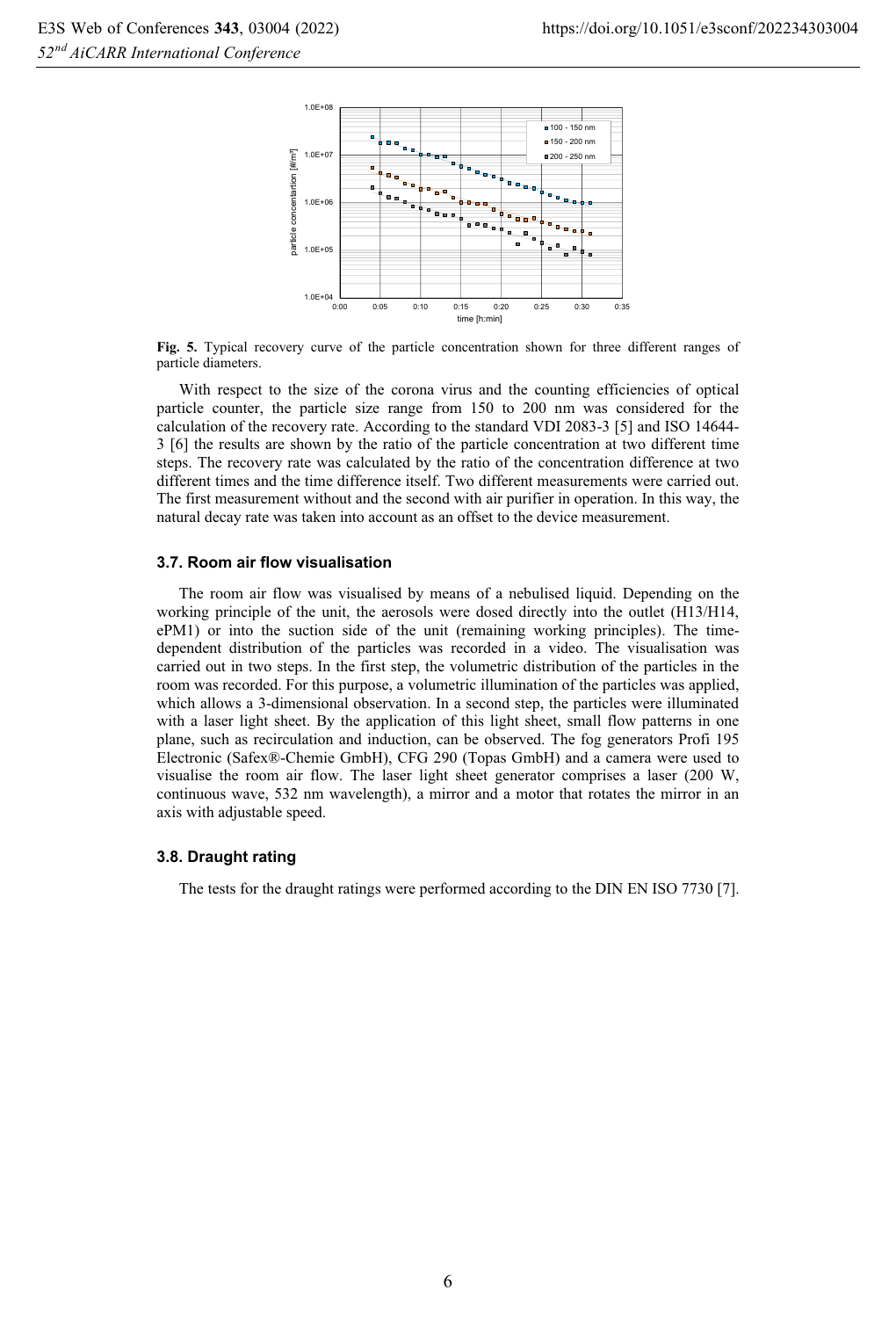

**Fig. 6.** Draught risk measurement setup.

The measurement system "Draught Rating" comprises

- Temperature probes PT 100, thermally separated probe and housing  $\pm$  0.15 K
- Air velocity, omnidirectional, temperature compensated  $0...2$  m/s,  $\pm 0.04$  m/s
- Globe temperature probes PT 100
- Humidity probes HMP110 (Vaisala)

# **4. Measurement results and comparison**

For better comparability of the different units, the volume flow of the units was converted to a unit-specific volume flow. This specific flow rate results from the ratio of air volume flow and the volume of the device. The measured results are related to this value in the following. Every value is depicted subsequently in two figures representing the parameters "working principle" and "flow direction".

The specific fan power (SFP) provides information on the power consumption of a fan moving one cubic meter of air within one hour through the unit. Thereof, SFP is calculated by the ratio of the electrical power of the units in W and the volume flow rate in  $m<sup>3</sup> h-1$ . Fig. 7 depicts the results of the SFP for all units under test.



**Fig. 7.** Specific fan power vs. specific flow rate with filtration principle and flow direction as parameter.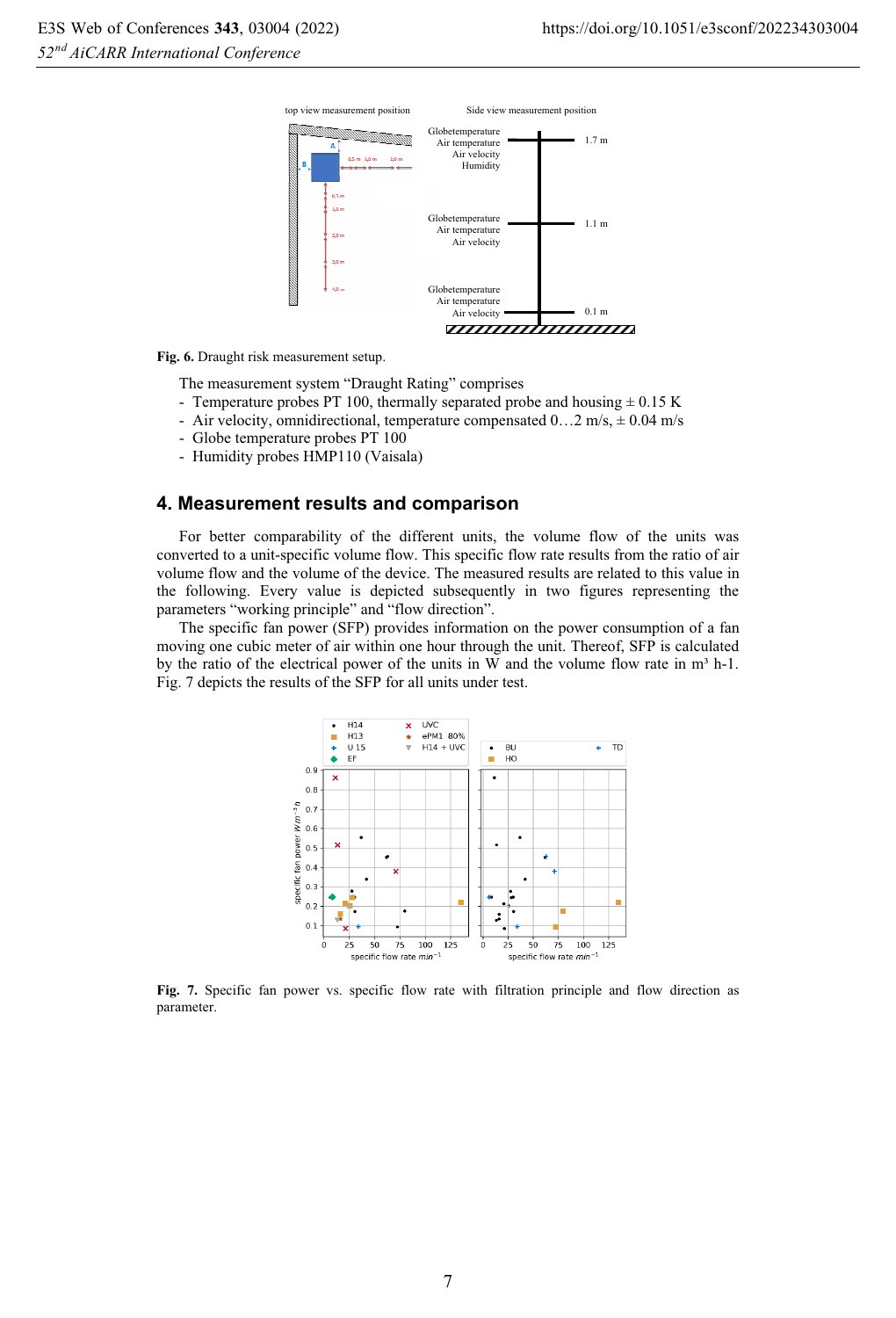Fig. 8 illustrates the relation between the sound power level and the specific flow rate. Here, the specific sound power level is used to neglect different unit sizes. The specific sound power level is calculated by the measured sound power level minus the factor 10 of logarithmic value of the clean air delivery rate (CADR). The CADR is the product of the volume flow in m<sup>3</sup> s-1 and the measured filter efficiency.

Beside the acoustic impact upon the user of a room the draught rating is the second import comfort-related aspect. Fig. 9 depicts the results of the draught rating measurements according to section 3.8. Draught ratings of 20 % and more should be considered unacceptable.



**Fig. 8.** Specific sound power level vs. specific flow rate with filtration principle and flow direction as parameter.



**Fig. 9.** Draught rating vs. specific flow rate with filtration principle and flow direction as parameter.

Another interesting aspect is the inactivation rate vs the specific flow rate. This relationship is illustrated in Fig. 10. In this context the inactivation rate comprises both, the separation efficiency of mechanical filters and the inactivation rate of units with physical working principles. For a better readability in logarithmic scales, the inactivation rate is presented as the pass-through rate. The higher the value in this diagram, the lower the inactivation rate.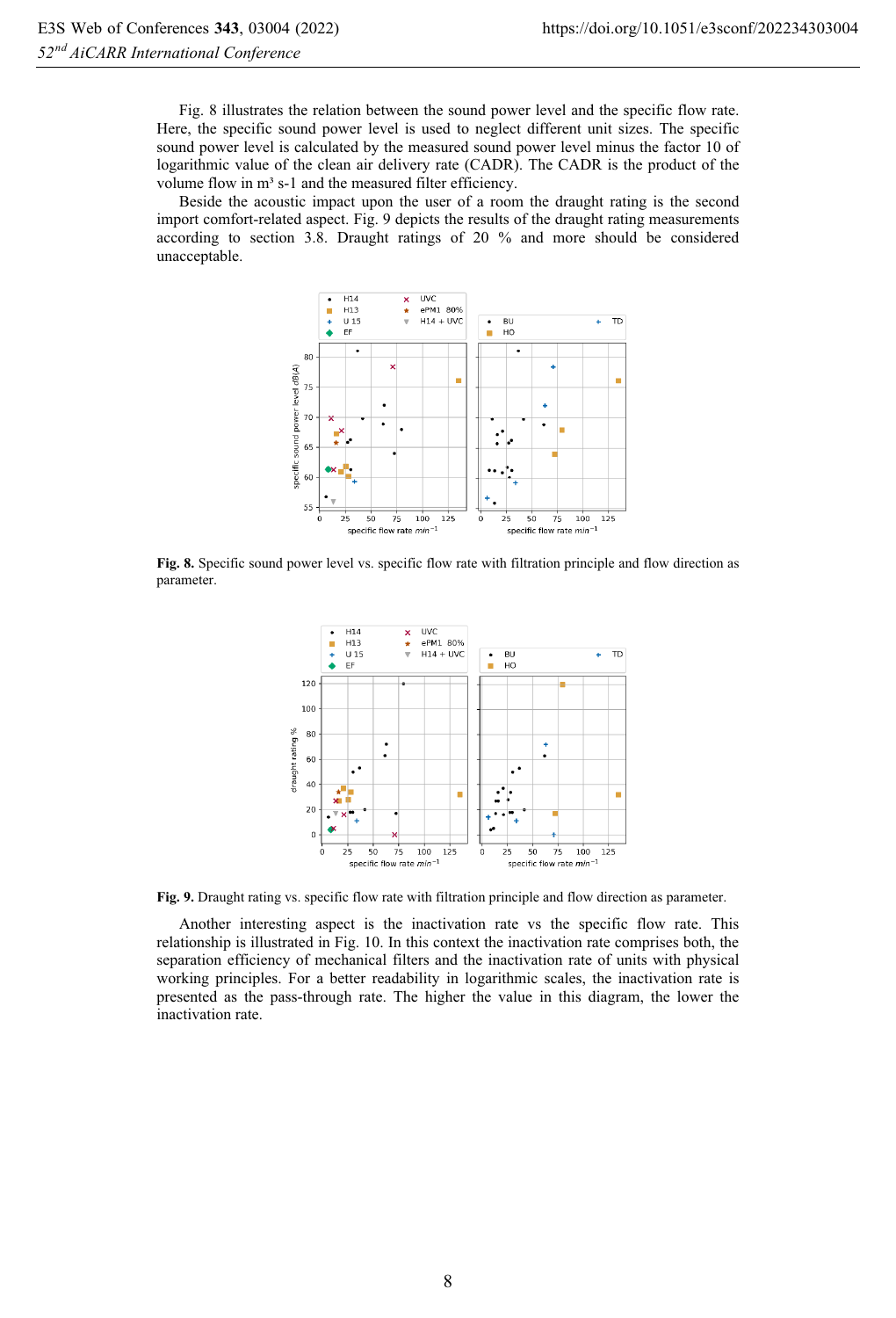The capability of reducing the particle concentration in a room by means of a mobile air cleaning device illustrates Fig. 11. The volume flows of the units were standardised to a volume flow that fulfils an air change rate of 6 h-1 in a room of 200 m<sup>3</sup>.



**Fig. 10.** Pass-through-rate vs. specific flow rate with filtration principle and flow direction as parameter.



Fig. 11. Recovery rate for a room of 200 m<sup>3</sup> and 6 h-1 vs. specific flow rate with filtration principle and flow direction as parameter.

## **5. CONCLUSIONS**

In general, the sound power level is too high at the required volume flow rate for continuous use, whilst the draught rating exceeds more than 20 % for several units, which will cause uncomfortable sensations. There is a weak direct correlation between specific sound power level and specific flow rate and a modest indirect correlation with the inactivation rate but no correlation between specific flow rate and draught risk. Furthermore, the specific fan power and the recovery rate are independent of the specific flow rate.

To validate the measurements, devices comprising both mechanical filtration and physical inactivation were measured by particle reduction and virus reduction according to